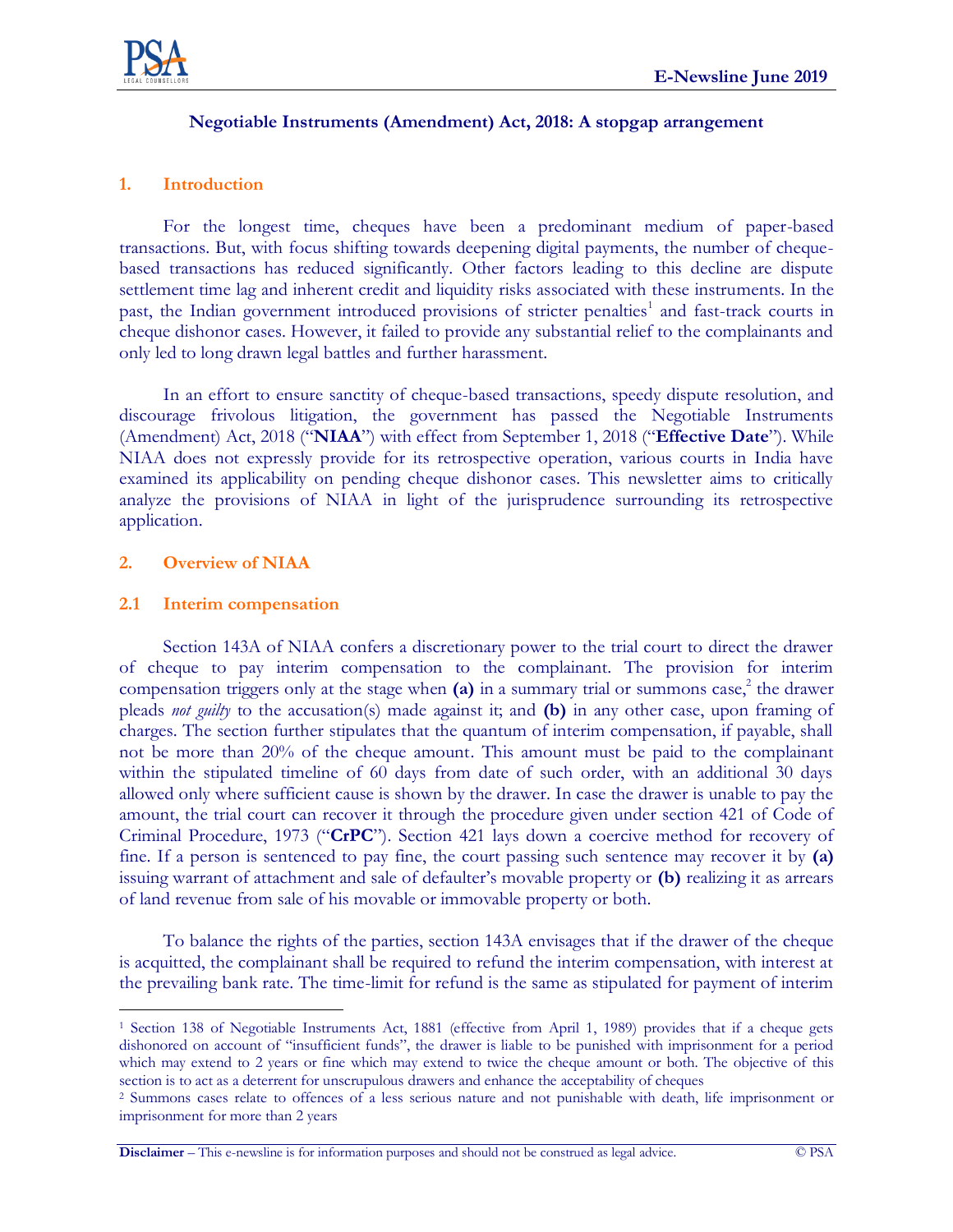

compensation. Further, it is stated that if the drawer is convicted under section 138, then the amount of fine or compensation imposed by the trial court shall be reduced in terms of the interim compensation, if paid.

# **2.2 Deposit of sums during pendency of appeal**

Section 148 envisages that an appellate court may order a convict under section 138 to deposit certain sums during the pendency of an appeal challenging his conviction. The appellate court has been given the power to order deposit of minimum 20% of the fine or compensation imposed by the trial court. It is pertinent to note that this deposit shall be in addition to any interim compensation paid by the drawer at the stage of trial. Similar to section 143A, the appellant-accused shall be required to deposit such monies within 60 days from date of order. An additional 30 days may be allowed if the appellant is able to show sufficient cause for delay in compliance.

While appellant is obligated to deposit the amount with the appellate court, it is within such court's power to order its release to the respondent-complainant, at any time during the pendency of the appeal. Again, in the interest of balancing rights, it is provided that if appellant is acquitted, the court shall direct complainant to repay this amount, with interest at the prevailing bank rate. The time period given to complainant to repay is the same as provided to the appellant to deposit.

## **3. Retrospective application of NIAA: Divergent views by High Courts**

Various High Courts ("**HC**") have interpreted the provisions of NIAA differently. The key question to be answered is whether NIAA applies only to fresh matters viz. filed after the Effective Date or does it also encompass all pending matters filed before the Effective Date. While some courts have not taken a position on the overall retrospective applicability of NIAA, they have dealt with its individual provisions, suggesting possible inclination towards retrospective operation in entirety. Some of the key decisions are discussed below:

**3.1** *V. Narasimha Murthy v. Santhosh J:*<sup>3</sup> The complainant sought release of deposit made by accused during pendency of the appeal. While disposing the complainant's interim application, the Karnataka HC dealt with retrospective operation of section 148. After reviewing the objects and reasons of NIAA, the HC held that even though it does not expressly provide for retrospective application, it indicates as much by "necessary implication." It further took the view that NIAA being a "beneficial legislation," it must be applied retrospectively. Moreover, the HC widened the scope of section 148 by stating that besides appellate court; even a revisional court<sup>4</sup> may direct an appellant-accused to deposit minimum 20% of the fine or compensation awarded by the trial court.

**3.2 Ajay Vinodchandra Shah v. The State of Maharashtra and Ors**<sup>5</sup> Here, the Bombay HC considered validity and legality of orders of Sessions Court directing appellant-accused to deposit 25% of compensation imposed by trial court as a "condition precedent" to maintain order of bail

 $\overline{a}$ <sup>3</sup> 2019 (2) KarLJ 713

<sup>4</sup> Under CrPC, a revisional court is one which has the powers to examine and satisfy itself of the correctness, legality and propriety of any finding, order or sentence of an inferior criminal court. The HC or Sessions Court may be referred to as revisional courts

<sup>5</sup> Criminal Writ Petition Nos. 258, 259 and 260 of 2019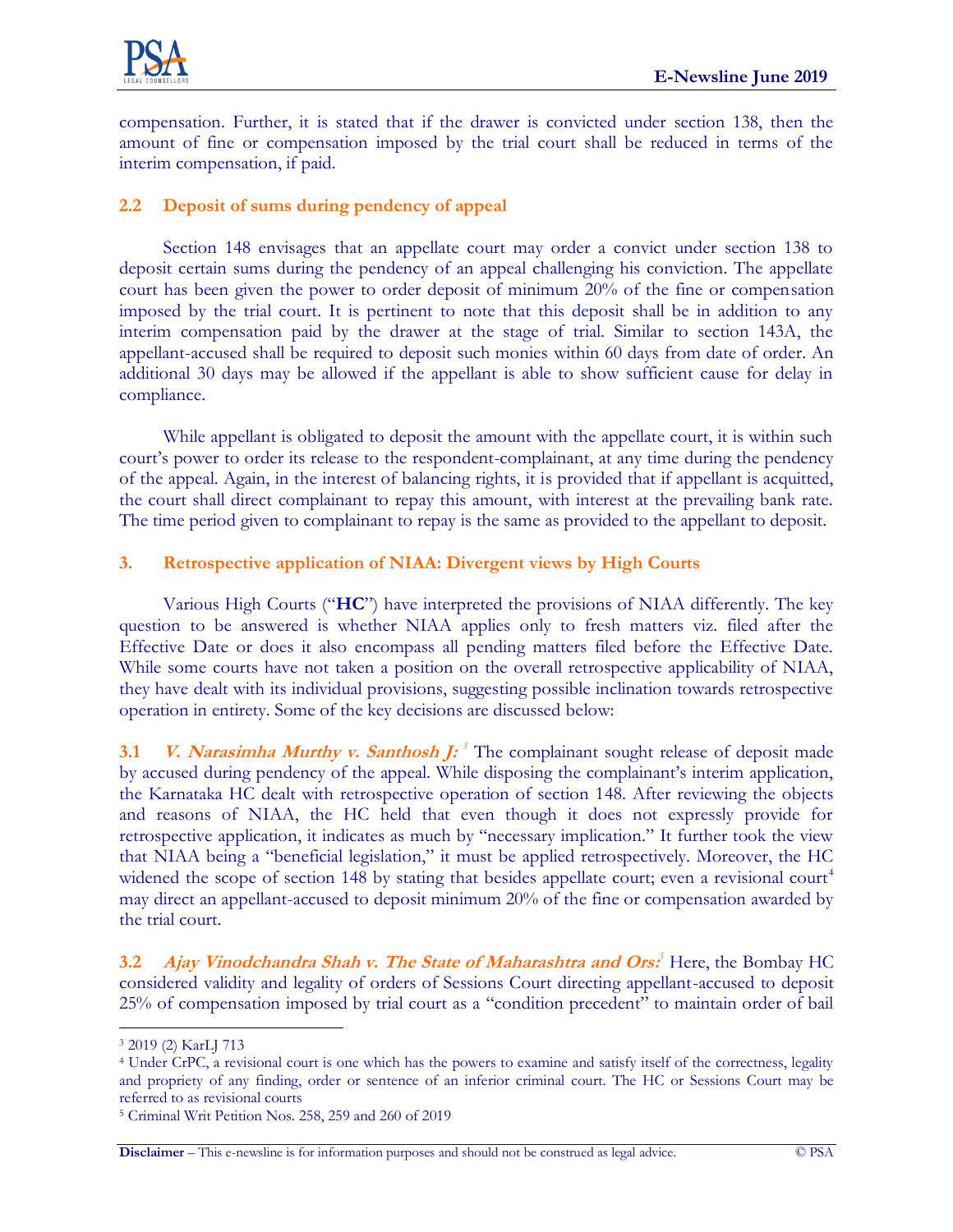

or entertain appeal. Since these orders were passed on August 3, 2018, i.e. prior to the Effective Date, appellant challenged retrospective application of section 148. While the issue only pertained to section 148, the Bombay HC went on to discuss retrospective operation of NIAA in entirety. It held that the term "retrospective" must be given a "purposive interpretation" and hence, all cases irrespective of when they were instituted must be brought within the ambit of NIAA. But the HC urged appellate courts to exercise caution while ordering deposit of sums under section 148. It observed that appellate court must not impose unreasonable conditions which curtail the accused person's statutory right to appeal in any manner. This statement is in consonance with NIAA as it does not intend to take away any existing or vested right of appeal.

3.3 *M/s Ginni Garments and Anr. v. M/s Sethi Garments.*<sup>6</sup> In a bunch of appeals before it, the Punjab and Haryana HC ("**PHHC**") had to decide the retrospective application of NIAA. Some of the appeals arose from decisions of trial courts which directed payment of interim compensation under section 143A, while others challenged orders of appellate courts regarding deposit under section 148. The PHHC reached its conclusion on the basis of rules of interpretation of statutes. It observed that since section 143A affects the vested rights of an accused and places a new "stand-alone liability" on it, it must be construed as substantive in nature. On the other hand, section 148 was only a procedural requirement. Since rules of interpretation clarify that laws affecting substantive rights should not be applied retrospectively; the HC held that section 143A would **not apply** to pending cases. Similarly, section 148 being procedural in nature, would **apply** retrospectively.

## **4. Supreme Court's view**

### **4.1 Applicability of section 148**

On May 29, 2019, the Supreme Court ("**SC**") decided a group of appeals on a common question of law, i.e. whether section 148 of NIAA would apply retrospectively.<sup>7</sup> The appeals arose out of 33 cases with similar facts. In all these cases, criminal complaints were filed against the appellants under section 138. Through a common order dated October 30, 2018, the trial court convicted the appellants, sentenced them to imprisonment for 2 years and pay cheque amount plus 1% as interest and litigation costs as fine. Aggrieved by order of conviction, they appealed along with applications under section 389 CrPC for suspension of sentence, before the Additional Sessions Judge, Panchkula ("**Appellate Court**"). The Appellate Court issued notice of appeal to the respondents (original complainants) and through a common order suspended the sentences of conviction subject to deposit of 25% of the compensation amount under section 148. Aggrieved by this order, appellants filed revision applications before PHHC. The PHHC dismissed their applications and affirmed order of the Appellate Court. Thereafter, being dissatisfied by PHHC's order the appellants approached the SC to decide if section 148 would apply to their appeals. The appellants contended that since complaints were instituted prior to the Effective Date, section 148 would not apply. However, it is pertinent to mention that conviction orders against the present appellants were passed on October 30, 2018, i.e. after the Effective Date. Therefore, obviously the appeals against said conviction were also filed after NIAA came into force.

 $\overline{a}$ 

<sup>6</sup> CRR No. 9872-2018 (O&M) and other connected cases

<sup>7</sup> Surinder Singh Deswal @ Col. S.S. Deswal and others v. Virender Gandhi, Criminal Appeal Nos. 917-944 of 2019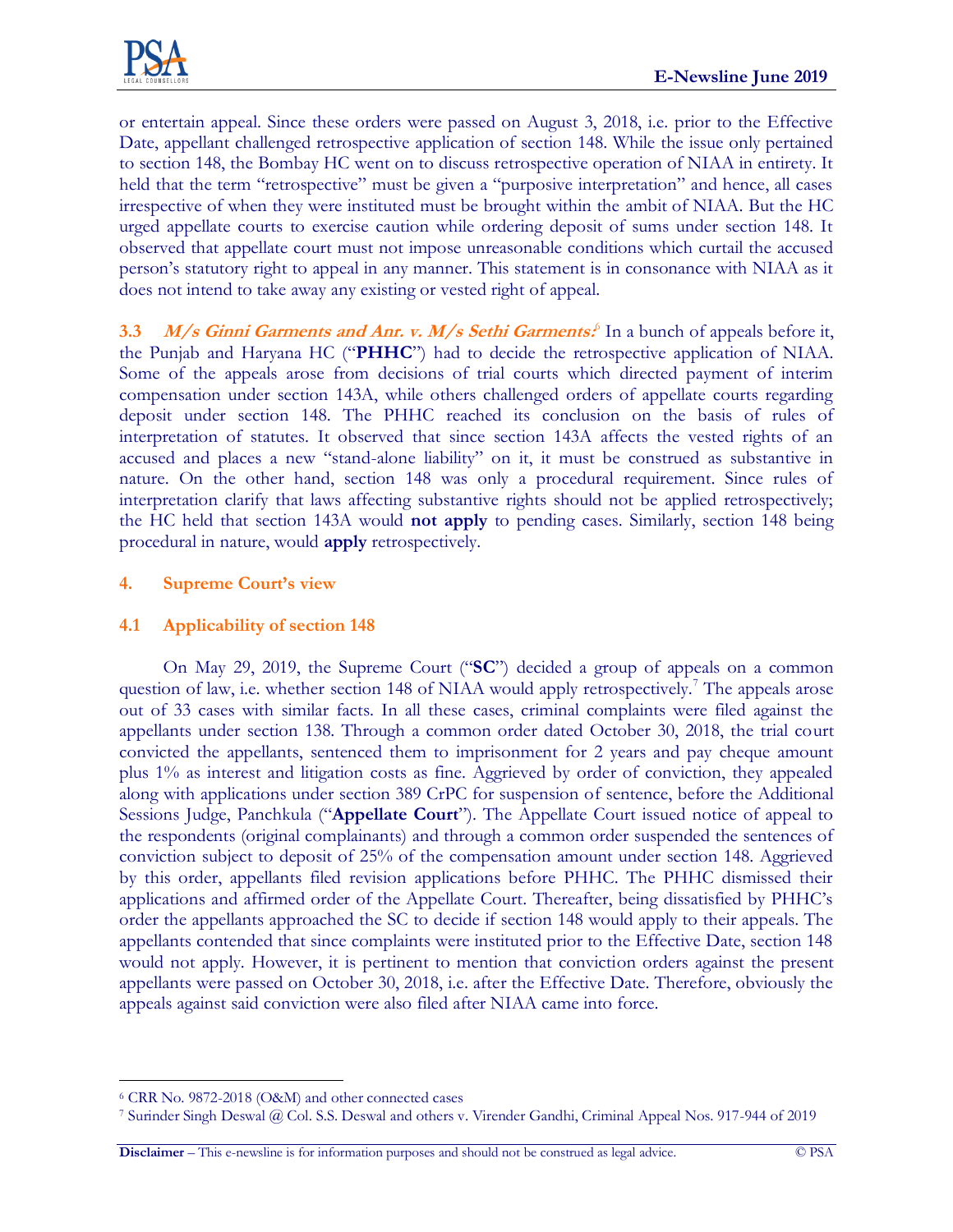The appellants argued that in absence of an express mandate of retrospective operation, section 148 cannot be applied to pending cases. It was also submitted that Appellate Court erred in interpreting "may" as "shall" and proceeded on the basis that section 148 is a mandatory provision. Contrarily, the respondents contended that the Appellate Court's order was in consonance with the spirit and intent of section 148. The respondents interpreted section 148 as procedural in nature since it did not take away an accused person's statutory right to appeal. Therefore, they submitted that section 148 could be applied retrospectively.

By adopting a purposive interpretation, SC held that section 148 would apply to pending cases. It observed that if such retrospective effect was not given, the object of NIAA would be defeated i.e. to deter unscrupulous drawers from filing frivolous appeals and easily obtaining stay on proceedings. It further stated that courts should construe section 148 as a mandatory provision in light of objects and reasons of NIAA. Effectively, SC held that appellate courts should mandatorily direct convicts to deposit a portion of the compensation or fine. Where the court does not make such direction, it must record reasons for making the exception.

## **4.2 Fate of section 143A?**

While SC has settled the question of retrospective operation of section 148, it remains unanswered with respect to section 143A. Presently, an appeal is pending before the  $SC^8$  wherein it has to adjudicate if section 143A has retrospective application or not. As an interim measure, it has directed the petitioner to deposit 15% of the cheque amount. It also directed that this amount shall not be released to the respondent until further orders. The SC is likely to give its final decision on next date of hearing, i.e. July 1, 2019. Stakeholders should be mindful that since section 148 has been held to be retrospective, there is a possibility that SC might decide a similar fate for section 143A.

#### **5. Possible impact – a piecemeal solution?**

The legislative intent behind NIAA may be positive, yet it seems inadequate on several accounts. *Firstly*, it does not specify what factors a trial court and appellate court must take into account before giving an order for payment interim compensation and deposit, respectively. The courts should understand that legislature intended to confer a discretionary power on them, which should be exercised with due caution. *Secondly*, without an upper cap under section 148, the appellate court may order deposit of upto 100% of the fine or compensation. The underlying scheme is to prevent vexatious and frivolous appeals. However, it is unclear as to what aspects the appellate court will consider while determining the quantum of deposit. *Thirdly*, while section 143A clearly defines the stage during trial at which interim compensation may be granted, section 148 is silent on this aspect. *Fourthly*, by allowing a time-limit of 60 +30 days to pay interim compensation or deposit sums during appeal, it is unlikely to expedite the resolution process. Considering a situation where the drawer is unable to pay interim compensation and recovery process under section 421 of CrPC is initiated, there is a possibility of further delay in getting relief.

With respect to retrospective operation, stating that every pending case would come within the purview of NIAA is a misnomer. Complaints filed prior to the Effective Date, if are at the stage where drawer pleads not guilty or charges are framed against him after the Effective Date,

**Disclaimer** – This e-newsline is for information purposes and should not be construed as legal advice. © PSA

 $\overline{a}$ <sup>8</sup> G.J. Raja v. Tejraj Surana SLA (Crl.) No. 3342/2019